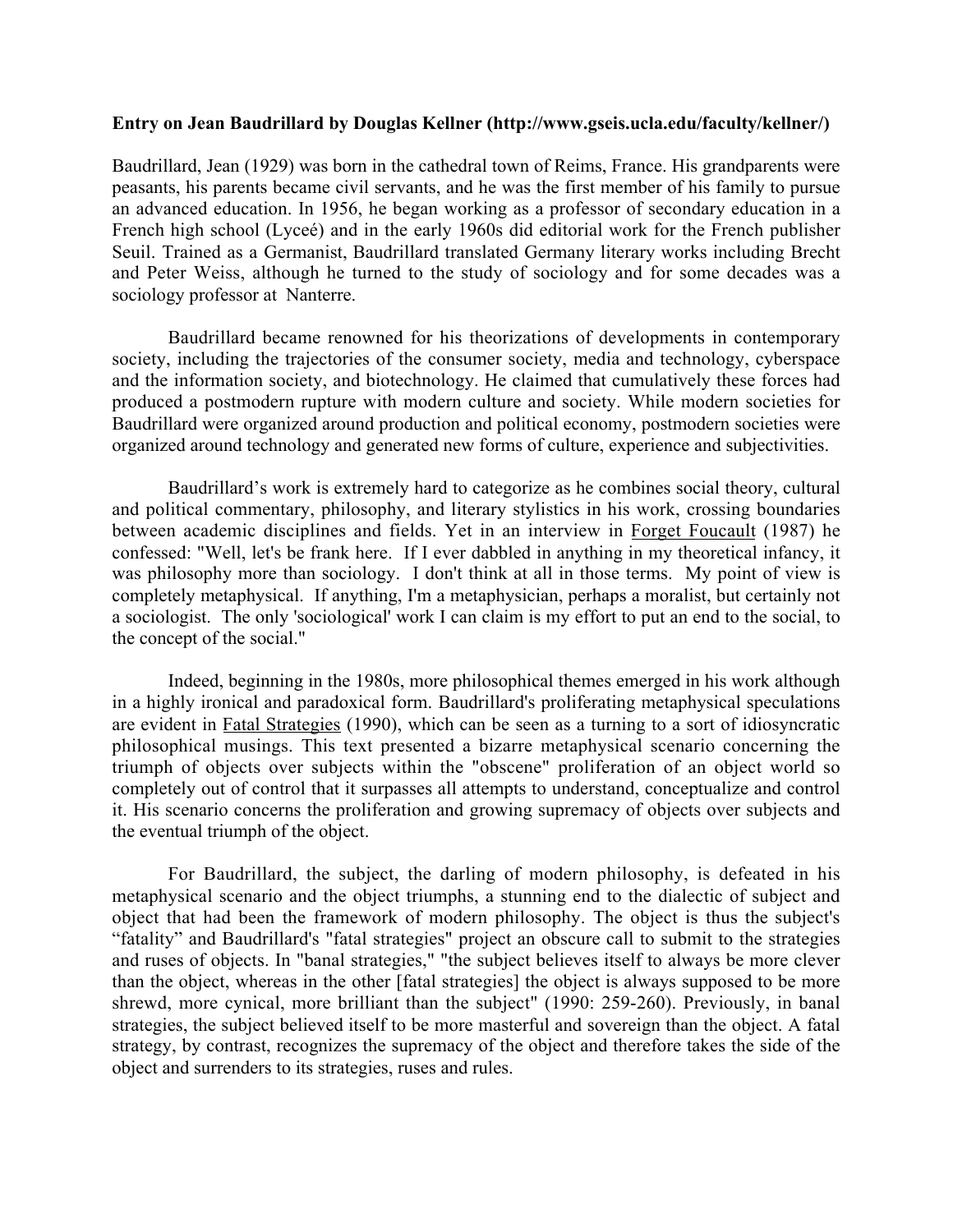In The Fatal Strategies and succeeding writings, Baudrillard seems to be taking theory into the realm of metaphysics, but it is a specific type of metaphysics deeply inspired by the pataphysics developed by Alfred Jarry in "What is Pataphysics" as "the science of the realm beyond metaphysics.... It will study the laws which govern exceptions and will explain the universe supplementary to this one; or, less ambitiously, it will describe a universe which one can see -- must see perhaps -- instead of the traditional one....".

Like the universe in Jarry's play Ubu Roi, The Gestures and Opinions of Doctor Faustroll, and other literary texts, Baudrillard's is a totally absurd universe where objects rule in mysterious ways, and people and events are governed by absurd and ultimately unknowable interconnections and predestination (The French playwright Eugene Ionesco is another good source of entry to this universe). Like Jarry's pataphysics, Baudrillard's universe is ruled by surprise, reversal, hallucination, blasphemy, obscenity, and a desire to shock and outrage.

Thus, in view of the growing supremacy of the object, Baudrillard recommends abandoning the subject and siding with the object. Pataphysics aside, it seems that Baudrillard is trying to end the philosophy of subjectivity that has controlled French thought since Descartes by going over to the other side. Descartes' malin genie, his evil genius, was a ruse of the subject that tried to seduce him into accepting what was not clear and distinct, but over which he was ultimately able to prevail. Baudrillard's "evil genius" is the object itself that is much more malign than the merely epistemological deceptions of the subject faced by Descartes and which constitutes a "fatal destiny" that demands the end of the philosophy of subjectivity. Henceforth, for Baudrillard, we live in the era of the reign of the object.

Examples of the paradoxical and ironic style of Baudrillard's philosophical musings abound in The Perfect Crime (1996). Baudrillard claims that the negation of a higher and transcendent reality in the current media and technological society is a "perfect crime" which involves the destruction of the real. In a world of appearance, image, and illusion, Baudrillard suggests, reality disappears although its traces continue to nourish an illusion of the real. Driven toward virtualization in a hi-tech society, all the imperfections of human life and the world are eliminated in virtual reality, but this is the elimination of reality itself, the Perfect Crime. This "post-critical" and "catastrophic" state of affairs render our previous conceptual world irrelevant, Baudrillard suggests, urging criticism to turn ironic and transform the demise of the real into an art form.

Obviously, Baudrillard has entered a world of thought far from academic philosophy, one that puts in question traditional modes of thought and discourse. His search for new philosophical perspectives has won him a loyal global audience, but also criticism for his excessive irony, word play, and philosophical games. Yet his work stands as a provocation to traditional and contemporary philosophy that challenges thinkers to address old philosophical problems like truth and reality in new ways in the contemporary world.

Works by Baudrillard

Simulations. New York: Semiotext(e), 1983. Forgetting Foucault. New York: Semiotext(e), 1987.